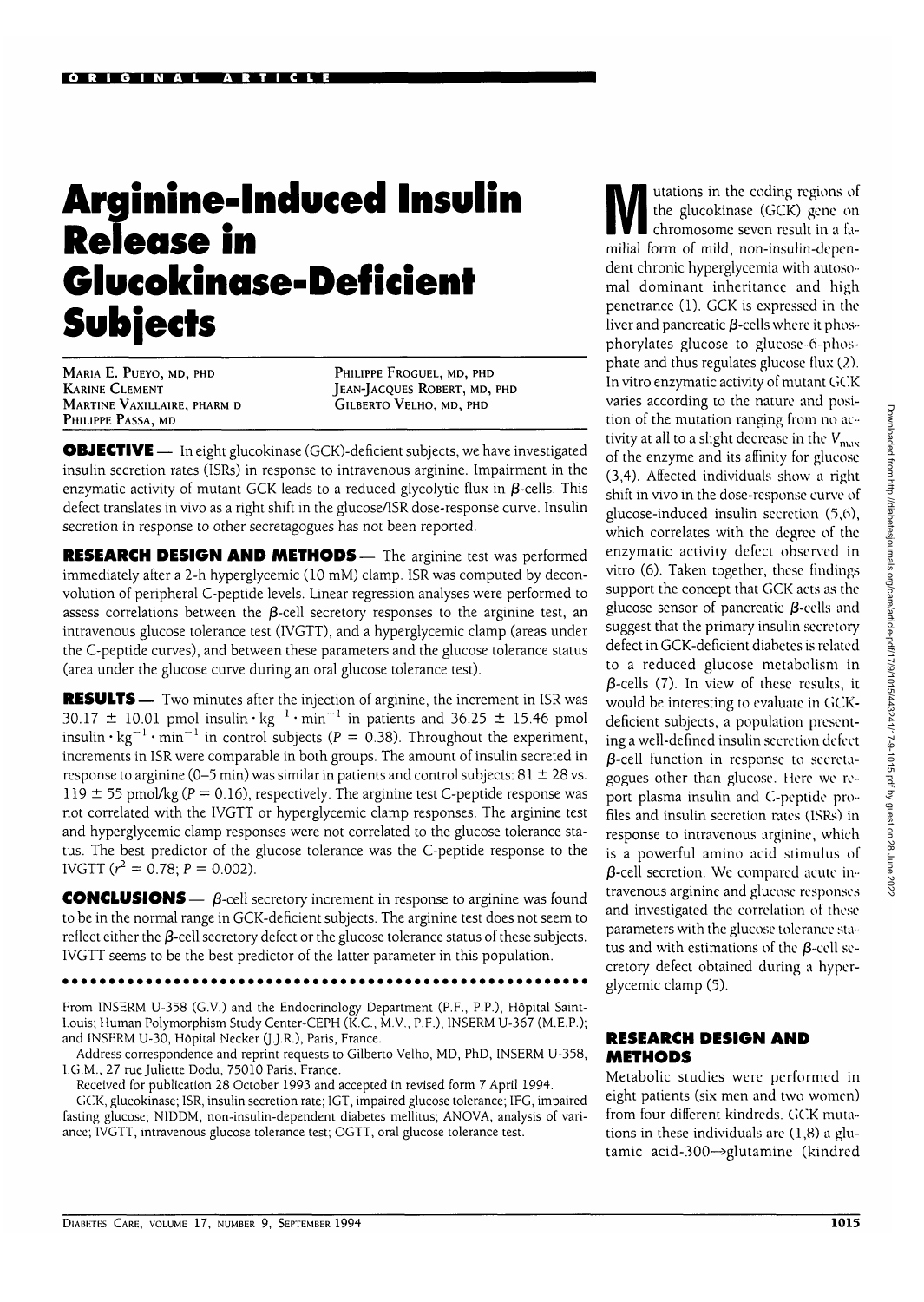Table 1—*Clinical profile of GCK-deficient patients*

|                   |     |             |                | Glucose<br>tolerance | Age at<br>diagnosis |              |
|-------------------|-----|-------------|----------------|----------------------|---------------------|--------------|
|                   | Sex | Age (years) | BMI $(kg/m2)$  | status               | (years)             | Treatment    |
| Patient (kindred) |     |             |                |                      |                     |              |
| A (F51)           | F   | 26          | 22.1           | <b>IFG</b>           | 10                  | Diet         |
| B (F51)           | F   | 42          | 24.3           | Diabetes             | 24                  | Diet         |
| C(F51)            | Μ   | 38          | 24.5           | IGT                  | 19                  | Diet         |
| D(F51)            | M   | 47          | 25.1           | <b>IGT</b>           | 28                  | Diet         |
| E(F423)           | M   | 42          | 21.0           | Diabetes             | 22                  | Sulfonylurea |
| $G$ (F386)        | M   | 41          | 21             | IGT                  | 3                   | Sulfonylurea |
| H (F386)          | M   | 13          | 17.3           | <b>IGT</b>           | 12                  | Diet         |
| I(F85)            | M   | 21          | 21.1           | <b>IGT</b>           | 20                  | Diet         |
| Patients          |     | $34 \pm 12$ | $22.0 \pm 2.6$ |                      | $17 \pm 8$          |              |
| Control group     |     | $27 \pm 3$  | $21.8 \pm 1.7$ |                      |                     |              |

Data are means ± SD. Individuals in the kindred F51 are siblings, except D, who is a distant cousin; in the kindred F386 they are father and son.

F51), a glycine-175 $\rightarrow$ arginine (F386), a 15-base pair deletion at splice donor site of intron 4/exon 4 (F423), and a point mutation of splice acceptor site of intron 6/exon 7 (F85). All kindreds responded to the criteria of maturity-onset diabetes of the young: presence of non-insulindependent chronic hyperglycemia in three consecutive generations and at least two patients diagnosed before 25 years of age (9).

Individuals selected for this evaluation presented either diabetes ( $n = 2$ ) or impaired glucose tolerance (IGT) ( $n =$ 5) according to the World Health Organization definition (10) or a fasting plasma glucose between 6.1 and 7.8 mM in two separate measurements with a 2-h post oral glucose load plasma glucose <7.8 mM ( $n = 1$ ). This criterion of impaired fasting glucose (IFG) represents values of fasting plasma glucose >2 SD above the mean of the normal population (11). Apart from chronic hyperglycemia, patients were in good general health and did not present with late complications of diabetes. Individual profiles are shown in Tables 1 and 2.

Seven lean, healthy individuals (five men and two women) with no diabetic relatives were used as a control group (Table 1). Patients and individuals in the control group gave fully informed consent before taking part in the study.

Evaluations were started between 7:00 and 8:00 A.M. after an overnight fast. A catheter was placed in the left cubital vein for glucose or arginine infusion, and a right arm vein was cannulated for intermittent blood sampling. Subjects remained supine throughout the test.

Arginine-induced insulin secretion is proportionate to the steady-state plasma glucose concentration preceding the stimulation; the magnitude of the acute insulin response is a linear function of plasma glucose between 3.3 and 13.9 mM glucose (12). Thus, to standardize patient and control group responses, plasma glucose was clamped at 10 mM for 2 h (time —120 to time 0 min). Clamping procedures and results were previously reported (5). At time 0 min, the clamping system was disconnected, and 5 g of 10% arginine chlorhydrate was injected intravenously in 30 s. Throughout the experiment, blood was regularly sampled for glucose, insulin, and C-peptide measurements. Plasma insulin and C-peptide were measured by radioimmunoassays. Plasma glucose was measured by the glucose-oxidase method. ISRs were obtained by deconvolution of C-peptide values using ISEC software (13). Individual kinetics of C-peptide disappearance are computed by ISEC from the subject's weight, height, age, sex, and classification (normal, non-insulin-dependent diabetes mellitus [NIDDM], and obese) based on parameters validated in a population study (14).

Data are expressed as means ± SD. Statistics were performed on data normalized by logarithmic transformation. Unpaired Student's *t* tests were used for comparisons between groups. Repeated measures analysis of variance (ANOVA) were used to compare ISRs across a period of time. Simple linear regression analyses were performed to test for possible relations between the acute  $\beta$ -cell secretory response to arginine and responses to glucose administration—a 0.5-g/kg intravenous glucose tolerance test (IVGTT) and a 10 mM glucose hyperglycemic clamp—and between these parameters and glucose tolerance. For these regression analyses, IVGTT, the arginine test, and the hyperglycemic clamp were expressed as the area under the C-peptide curve (0-10 min for the former two tests and 60-120 min for the hyperglycemic clamp), and the glucose tolerance was expressed as the area under the glucose curve during an oral glucose tolerance test (OGTT). Plasma C-peptide values were used preferentially to plasma insulin values because they seem to better reflect portal insulin levels. IVGTT and hyperglycemic clamp data were computed from results partially reported previously (5).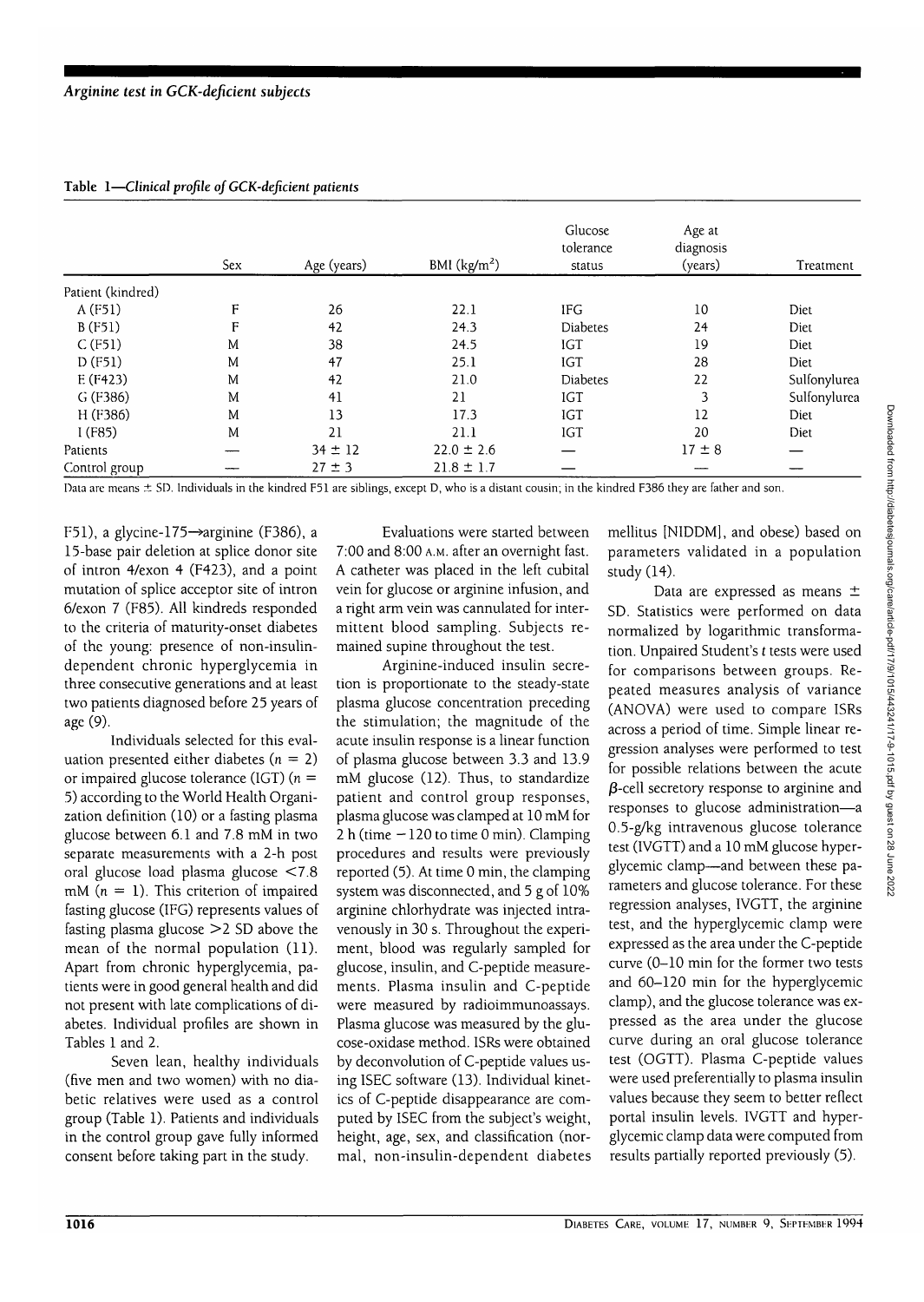|                                                                                                                                                                           |                 |                                       | <b>OGTT</b>                  |                          |                          | IVGTT                        |                             |                          | Arginine test                    |                                            |
|---------------------------------------------------------------------------------------------------------------------------------------------------------------------------|-----------------|---------------------------------------|------------------------------|--------------------------|--------------------------|------------------------------|-----------------------------|--------------------------|----------------------------------|--------------------------------------------|
|                                                                                                                                                                           | $HbA_{1c}$ (%)  | Glucose<br>$0 \min$<br>$\binom{m}{k}$ | $120$ min<br>Glucose<br>(mM) | Glucose area<br>(mM/min) | Insulin area<br>(pM/min) | C-peptide<br>(nMmin)<br>area | (mM/min)<br>Glucose<br>area | Insulin area<br>(pM/min) | C-peptide<br>( $nMmin$ )<br>area | secreted insulin<br>Amount of<br>(pmol/kg) |
| Subject (kindred)                                                                                                                                                         |                 |                                       |                              |                          |                          |                              |                             |                          |                                  |                                            |
| A(F51)                                                                                                                                                                    |                 |                                       |                              | 1,005                    | 1,632                    |                              | 185                         | 1,064                    | 6.8                              |                                            |
| B(F51)                                                                                                                                                                    | 6.0             |                                       | $\frac{7.2}{1.7}$            |                          | 344                      | $9.4 +$                      | 175                         | 918                      | 7.8                              | 8 K S                                      |
| C(F51)                                                                                                                                                                    | 6.0             | $74$<br>6.6                           | 8.4                          | 1,402<br>1,107           | 1,670                    |                              | 168                         |                          | $\overline{8.4}$                 |                                            |
| D(F51)                                                                                                                                                                    | 6.4             | $7.\overline{3}$                      | 9.2                          | 1,004                    | 1,757                    | $12.4$<br>$10.6$             | 210                         | 1,584<br>2,142           | 9.3                              | 83                                         |
| E(F423)                                                                                                                                                                   | $\overline{61}$ |                                       | 11.2                         | 1,443                    | 214                      | 3.7                          | 165                         | 539                      | $\overline{3}$ .                 | $\overline{4}$                             |
| G(F386)                                                                                                                                                                   | 6.0             | 6.3                                   | 5.8                          | 905                      |                          | 16.2                         | 188                         |                          | $\frac{6}{6}$                    | $\frac{4}{9}$                              |
| H(F386)                                                                                                                                                                   | 63              |                                       | 10.6                         | 1,293                    | 2,418<br>1,055           | 5.4                          | 170                         | 1,362<br>1,248           | 6.9                              | 129                                        |
| 1(F85)                                                                                                                                                                    | 6.6             |                                       | 9.5                          | 1,396                    | 1,171                    | 7.9                          | 167                         | 1,560                    |                                  | 89                                         |
| Patients                                                                                                                                                                  | $6.2 \pm 0.2$   | $6.8 \pm 0.5$                         | $9.2 \pm 2.0$                | $1,194 \pm 193$          | $.283 \pm 744$           | $8.8 \pm 4.3$                | $179 \pm 15$                | $.302 \pm 485$           | $7.0 \pm 1.8$                    | $81 \pm 28$                                |
| Control group                                                                                                                                                             |                 | $4.9 \pm 0.5$                         | $4.6 \pm 1.0$                | $691 \pm 113$            | $2,216 \pm 787$          | $.1.1 \pm 3.3$               | $150 \pm 23$                | $3,658 \pm 1,434$        | $9.6 \pm 5.0$                    | $119 \pm 55$                               |
| Statistical                                                                                                                                                               |                 | $P = 0.0001$                          | $= 0.0001$<br>ρ.,            | $P = 0.0001$             | $P = 0.048$              | $P = 0.18$                   | $P = 0.013$                 | $P = 0.0004$             | $P = 0.29$                       | $P = 0.17$                                 |
| significance                                                                                                                                                              |                 |                                       |                              |                          |                          |                              |                             |                          |                                  |                                            |
| Data are means $\pm$ SD. Standard HbA, values in our laboratory for nondiabetic subjects: 4.9 $\pm$ 0.7%. Argining test is expressed as incremental data over time 0 min. |                 |                                       |                              |                          |                          |                              |                             |                          |                                  |                                            |

ق.<br>- $\frac{c}{\epsilon}$ 

| RESULTS - At the end of the clamp-                                        |
|---------------------------------------------------------------------------|
| ing procedure (time 0 min), plasma glu-                                   |
| cose was not significantly different in pa-                               |
| tients (9.9 $\pm$ 1.0 mM) and in the control                              |
| group $(10.1 \pm 0.2 \text{ mM}; P = 0.5)$ . How-                         |
| ever, because of the GCK deficiency,                                      |
| plasma insulin and C-peptide values and                                   |
| ISRs were significantly lower in patients                                 |
| than in the control group: $56 \pm 26$ vs.                                |
| 320 $\pm$ 116 pM insulin ( $P = 0.0001$ ), 1.1                            |
| $\pm$ 0.2 vs. 3.1 $\pm$ 0.6 nM C-peptide (P = :                           |
| 0.0001), and $4.51 \pm 1.07$ vs. 11.49 $\pm$                              |
| 2.64 pmol insulin $\cdot$ kg <sup>-1</sup> $\cdot$ min <sup>-1</sup> (P = |
| 0.0001). To account for these differences,                                |
| the responses to the arginine challenge                                   |
| were expressed as the increment over lev-                                 |
| els at time 0 min. Incremental data are                                   |
| shown in Fig. 1, Table 2, and the text                                    |
| below; actual data are shown in Table 3.                                  |
| Two minutes after the intravenous injec-                                  |
| tion of arginine (Fig. 1), plasma insulin                                 |
| increment peaked at 305 ± 97 pM in pa-                                    |
| tients and $852 \pm 470$ pM in control sub-                               |
| jects ( $P = 0.0025$ ). Concomitant plasma                                |
| C-peptide increment was $1.5 \pm 0.5$ nM in                               |
| patients and $1.7 \pm 0.8$ nM in control sub-                             |
| jects ( $P = 0.4$ ). ISR increment at 2 min                               |
| was $30.17 \pm 10.01$ pmol insulin ·                                      |
| $\text{kg}^{-1} \cdot \text{min}^{-1}$ in patients and 36.25 $\pm$        |
| 15.46 pmol insulin $\cdot$ kg $^{-1}$ $\cdot$ min $^{-1}$ in              |
| control subjects ( $P = 0.38$ ). Throughout                               |
| the experiment, ISR increments were                                       |
| comparable in both groups (repeated                                       |
| measures ANOVA, $P = 0.17$ ). The area                                    |
| under the insulin and C-peptide incre-                                    |
| ment curves (time 0-10 min) expresses                                     |
| the overall responses to arginine: insulin                                |
| area was $1,302 \pm 484$ vs. 3,658 $\pm$ 1,434                            |
| pM/min ( $P = 0.0004$ ), and C-peptide                                    |
| area was $7.0 \pm 1.8$ vs. $9.6 \pm 5.0$ nM/min                           |
| $(P = 0.29)$ , respectively, in patients and                              |
| in the control group (Table 2). The                                       |
| amount of insulin secreted in response to                                 |
| arginine and computed from increments                                     |
| in ISR (0-5 min) was similar in patients                                  |
| and control subjects: 81 $\pm$ 28 vs. 119 $\pm$                           |
| $E E$ and $\{A_m / D = 0, 16\}$ and<br>and a contract of the con-         |

Downloaded from http://diabetesjournals.org/care/article-pdf/17/9/1015/443241/17-9-1015.pdf by guest on 28 June 2022 Downloaded from http://diabetesjournals.org/care/article-pdf/17/9/1015/443241/17-9-1015.pdf by guest on 28 June 2022

 $\frac{1}{2}$  plasma glucose levels respectively (1able 2). Plasma glucose levels remained similar in patients and control subjects during the insulin secretion peak (9.2  $\pm$ 0.6 vs. 8.4  $\pm$  1.1 mM,  $P = 0.1$  at 2 min<br>and 9.0  $\pm$  0.9 vs. 8.1  $\pm$  1.1 mM,  $P = 0.1$ 

DIABETES CARE, VOLUME 17, NUMBER 9, SEPTEMBER 1994 1017

Table 2-Metabolic profile of GCK-deficient patients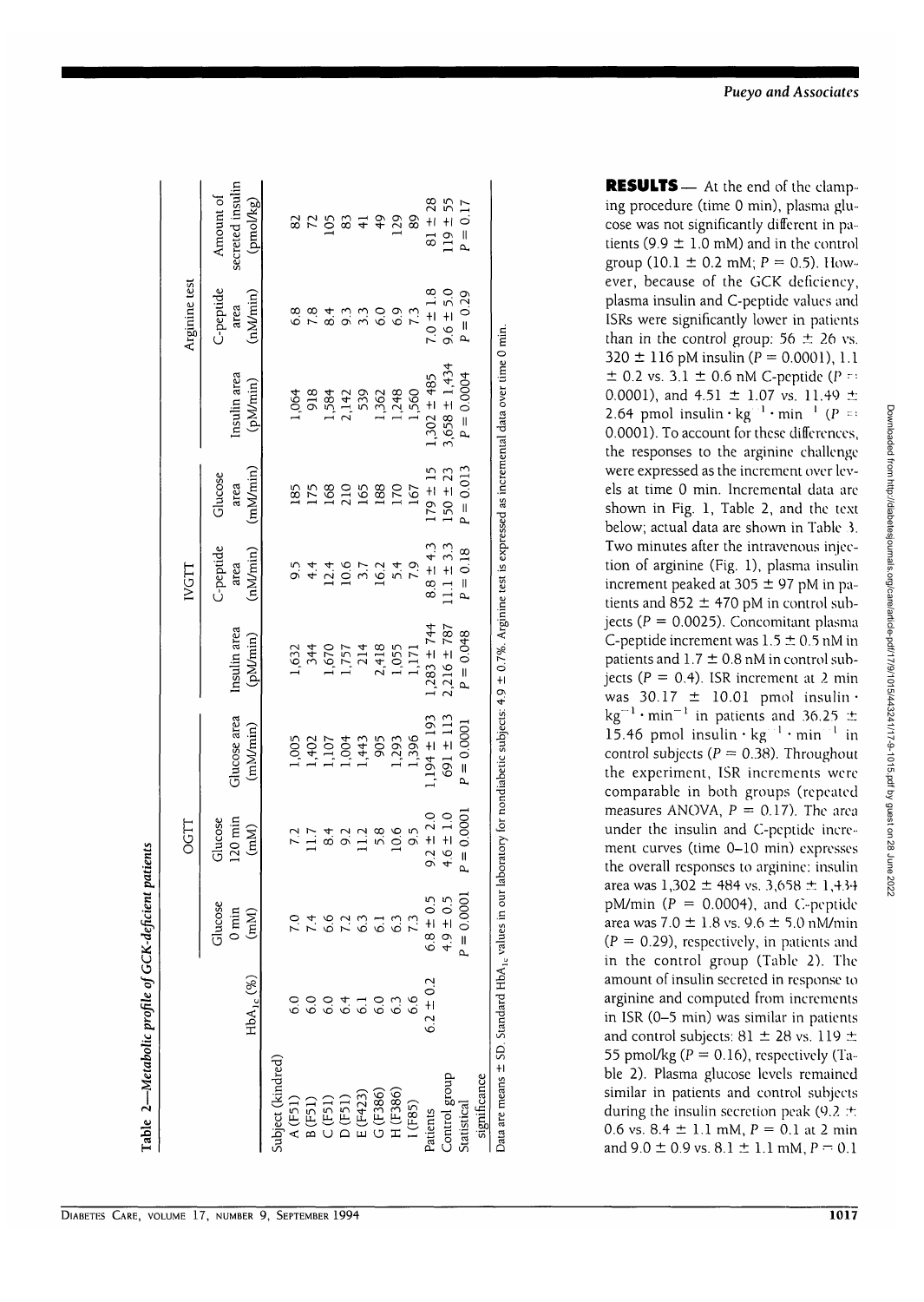

**Figure 1**—*Plasma insulin and C-peptide concentrations, and ISRs following intravenous arginine administration. Results are expressed as the increment over levels at time 0 min.*  $\bullet$ , *GCKdeficient subjects* ( $n = 8$ );  $\bigcirc$ , *control group* ( $n =$ 7). *Data expressed as means ± SD.*

at 3 min). At the end of the experiment, glucose levels were higher in patients than in control subjects:  $8.6 \pm 0.9$  vs. 7.5  $\pm$  0.9 mM, P = 0.03 at 5 min, and 8.3  $\pm$ 0.9 vs.  $5.9 \pm 1.3$  mM,  $P = 0.001$  at 10 min.

The C-peptide response during the arginine test was not significantly correlated to responses obtained during the IVGTT ( $P = 0.23$ ) or the hyperglycemic clamp ( $P = 0.62$ ; data not shown). Cpeptide responses to the arginine test and hyperglycemic clamp were not correlated to glucose tolerance either ( $P = 0.44$  and  $P = 0.92$ , respectively). The best predictor of glucose tolerance in GCK-deficient subjects was the C-peptide response to the IVGTT (coefficient of determination  $r^2 = 0.78; P = 0.002$ ). To test the robustness of this correlation, analyses were performed including six additional GCKdeficient subjects from these and other families for whom IVGTT and OGTT data were available (6). A stronger statistical correlation was observed ( $r^2 = 0.77$ ; P = 0.0001). A weaker but still significant correlation was observed when insulin instead of C-peptide values were used in the computations:  $r^2 = 0.61$ ,  $P = 0.013$  for n  $= 8$  patients;  $r^2 = 0.41$ ,  $P = 0.014$  for n  $= 14$  patients.

CONCLUSIONS— We report normal increment of ISRs in response to arginine in a panel of patients with chronic hyperglycemia caused by mutations in the GCK gene. Plasma C-peptide increments throughout the test, assessed as the area under the curve, as well as the calculated amount of insulin secreted in response to arginine, were not significantly different in patients and control subjects. Values of both parameters were  $>1$  SD below the mean of the control group in all patients but subject E, who seems to have a more pronounced secretory defect to both arginine and glucose. Contrastingly, plasma insulin increment during the arginine test was constantly lower in patients than it was in control subjects.

The difference between plasma insulin and C-peptide responses may be ascribed to the first-pass hepatic extraction of insulin as well as to its peripheral clearance, both of which are known to vary largely in different physiological situations (15). Conversely, C-peptide is not extracted by the liver and has constant peripheral clearance, the kinetics of which were shown to be in the normal range in GCK-deficient subjects (6). In this way, peripheral C-peptide concentrations reflect better than insulin concentrations the  $\beta$ -cell secretory rates. Incidentally, peripheral levels of insulin, but not of C-peptide, are significantly reduced in patients compared with control subjects in response to both glucose and arginine (Table 2). This suggests that liver extraction and/or peripheral clearance of insulin might be enhanced in GCK-deficient patients. No data on these processes are currently available.

The mechanisms of the insulinotropic action of arginine, as well as of the glucose/arginine interaction, are largely unknown. It has been suggested that the accumulation of arginine, a positively charged molecule, inside  $\beta$ -cells leads to the depolarization of the plasma membrane and eventually to insulin secretion as a purely biophysical effect (16). However, it is known that in pancreatic islets, arginine is metabolized in several pathways with resulting conversion in L-ornithine and urea, or L-glutamate, and generation of polyamines or nitric oxide (17,18). The role that these reactions, or other changes in the oxidative catabolism of nutrients, might have in the insulinotropic action of arginine is not fully understood (19). Whatever might be its mechanism of action, the insulinotropic effect of arginine does not seem to be affected by the impairment in the glycolytic flux in  $\beta$ -cells resulting from GCK mutations.

We have observed, by means of glucose clamps and multiple dose glucose infusions, that the prominent metabolic feature of GCK deficiency is a right shift in the glucose/ISR dose-response curve (5,6). This shift results in a 60% reduction in ISRs in GCK-deficient subjects compared with control subjects relative to concomitant glucose levels. As a consequence, in the present set of experiments, control subjects may have depleted more insulin during the hyperglycemic clamp (time  $-120$  to 0 min) than GCK-deficient subjects. One might argue that this higher depletion of insulin might have led to a relatively smaller response to arginine than would otherwise have been seen. However, this seems unlikely, as we have observed sustained ISR, both in GCKdeficient subjects and control subjects,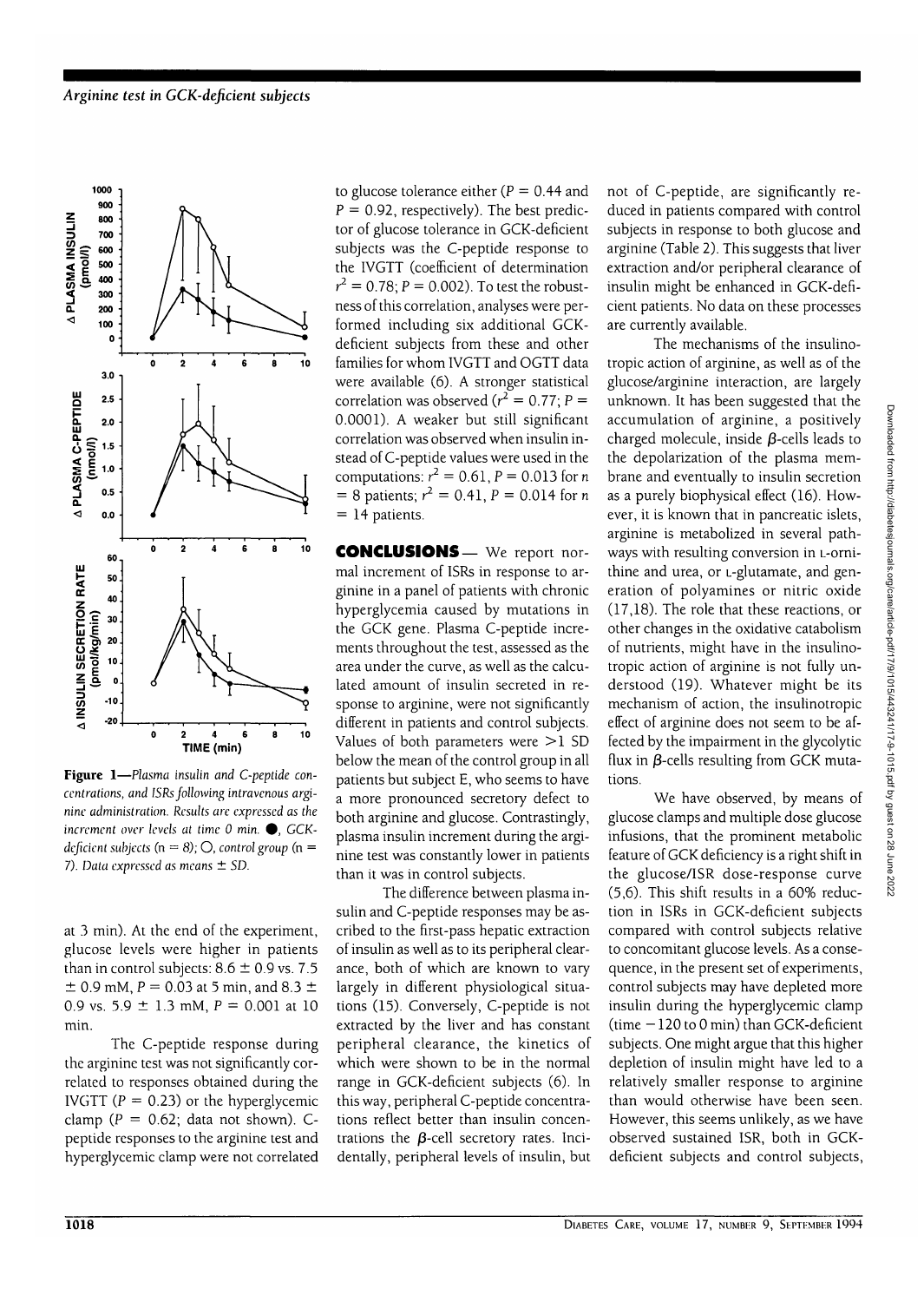**Table 3—***Arginine test (actual data)*

|                          |               | $0 \text{ min}$ | 2 min (peak)    |                | Area                |                       |
|--------------------------|---------------|-----------------|-----------------|----------------|---------------------|-----------------------|
|                          | Insulin (pM)  | C-peptide (nM)  | Insulin $(pM)$  | C-peptide (nM) | Insulin<br>(pM/min) | C-peptide<br>(mM/min) |
| Patient (kindred)        |               |                 |                 |                |                     |                       |
| $A$ (F51)                | 36            | 1.1             | 372             | 2.8            | 1,424               | 17.8                  |
| B(F51)                   | 42            | 1.0             | 348             | 3.2            | 1,338               | 17.8                  |
| C(F51)                   | 72            | 1.2             | 528             | 3.2            | 2,304               | 20.4                  |
| D(F51)                   | 66            | 1.3             | 384             | 2.6            | 2,802               | 22.3                  |
| E(F423)                  | 30            | 1.1             | 180             | 1.7            | 839                 | 14.3                  |
| $G$ (F386)               | 30            | 0.7             | 216             | 1.7            | 1,662               | 13.0                  |
| H(F386)                  | 102           | 0.9             | 468             | 2.2            | 2,268               | 15.9                  |
| 1(F85)                   | 72            | 1.4             | 396             | 2.8            | 2,280               | 21.3                  |
| Patients                 | $56 \pm 26$   | $1.1 \pm 0.2$   | $362 \pm 117$   | $2.5 \pm 0.6$  | $1.865 \pm 652$     | $17.8 \pm 3.4$        |
| Control group            | $320 \pm 116$ | $3.1 \pm 0.6$   | $1.171 \pm 550$ | $4.8 \pm 1.1$  | $6,938 \pm 2,058$   | $41.2 \pm 8.5$        |
| Statistical significance | $P = 0.0001$  | $P = 0.0001$    | $P = 0.0002$    | $P = 0.0002$   | $P = 0.0001$        | $P = 0.0001$          |

Data arc means ± SD.

with up to 42 h of hyperglycemic stimulation (6).

In this panel of GCK-deficient subjects, the acute  $\beta$ -cell secretory responses to arginine and glucose were in the normal range in all but one subject. However, they were not correlated with each other and did not correlate with the  $\beta$ -cell secretory response to the hyperglycemic clamp. These results suggest that neither the arginine test nor the IVGTT reflect the  $\beta$ -cell defect present in GCKdeficient subjects. Indeed, during an IVGTT, the secretory defect associated with GCK deficiency is masked by the higher than normal concomitant glucose levels observed in the patients (Table 2), which leads to ISRs that are in the same range as those of control subjects (6). However, when expressed as a C-peptide: glucose ratio, IVGTT responses are significantly lower in patients than in control subjects (data not shown). Interestingly, the glucose tolerance assessed by the OGTT in GCK-deficient subjects did not correlate with the  $\beta$ -cell secretory response to the arginine test. More paradoxically, it did not correlate with the response to the hyperglycemic clamp either, but was strongly correlated with the response to the IVGTT. These results

suggest that the first-phase insulin secretion with its priming effect on the liver (20) is one of the main determinants of glucose tolerance in this population.

The normal secretory increment in response to arginine observed in these GCK-deficient patients contrasts with results of studies on islet cell antibody positive subjects at the early prediabetic state (21-23). Responses to several secretagogues, including intravenous arginine, glucose, glucagon, and tolbutamide, were shown to be severely impaired in these subjects. In this regard, results of animal studies, performed after partial pancreatectomy (24) or streptozocin administration (25), as well as studies on hemipancreatectomized healthy human donors (26), suggest that a decrease in arginine stimulated insulin secretion is well correlated with a progressive reduction in the  $\beta$ -cell mass. It is tempting to speculate that this might be an explanation for the more severe  $\beta$ -cell secretory impairment in response to both arginine and glucose observed in subject E. Our data also contrast with those observed in the most common form of NIDDM with the late age of onset. Although normal or even higher than normal insulin responses to an arginine challenge have been reported

in NIDDM (27), these studies suffer from the bias resulting from different glucose levels in patients and control subjects. In NIDDM subjects with glucose levels matched to control subjects, insulin re sponse to arginine was found to be significantly reduced (28). It should be pointed out that these NIDDM patients were truly diabetic, while most GCK-deficient subjects present a mild form of chronic hyperglycemia (1).

In conclusion,  $\beta$ -cell secretory response to arginine was found to be preserved in GCK-deficient subjects. These results suggest that the mechanism of action of arginine-induced insulin secretion is not affected by the impairment in the glycolytic flux resulting from GCK mutations. No correlation was observed between the response to arginine and responses to IVGTT and hyperglycemic clamp. The arginine test does not seem to reflect either the  $\beta$ -cell secretory defect or the glucose tolerance of these subjects. IVGTT seems to be the best predictor of the latter parameter in this population.

**Acknowledgments**—This work was sup ported by the Association Française Contre les Myopathies through the Genethon pro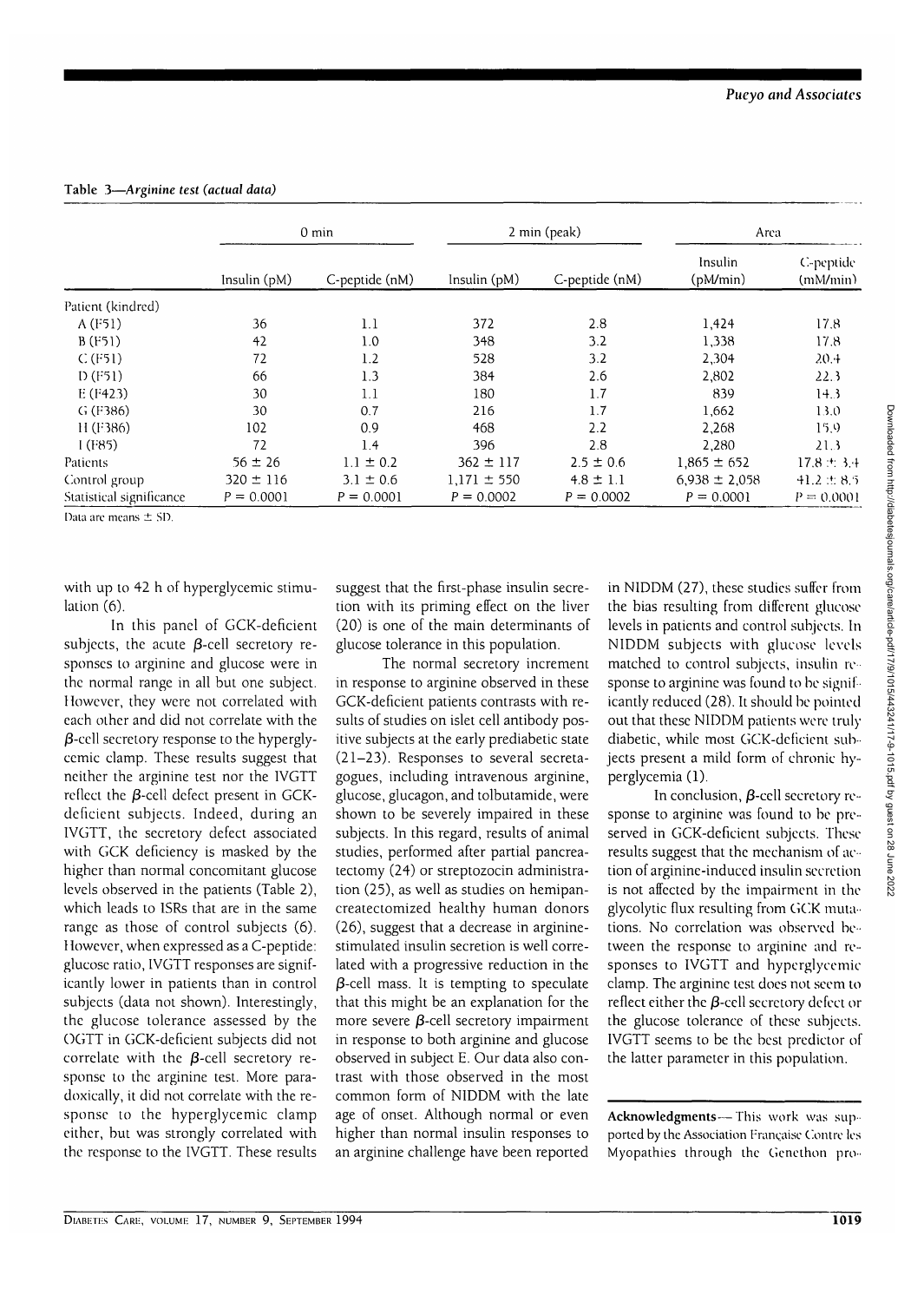gram and by grants from Lipha and Association Amis de la Science.

We thank the patients and their families for cooperation, Professor H. Lestradet for referring patients, Boehringer Mannheim for help in collecting families, Dr. K. Laborde for insulin and C-peptide assays, Professor C. Boitard, Dr. J. Timsit and the staff of the Service d'lmmunologie Clinique, Hopital Necker, Paris, and Dr. R. Hovorka (Clinical Pharmacokinetics Department, Glaxo Group Research Ltd, Greenford, Middlesex, U.K.) for kindly providing the ISEC software.

## References

- 1. Froguel Ph, Zouali H, Vionnet N, Velho G, Vaxillaire M, Sun F, Lesage S, Stoffel M, Takeda J, Passa Ph, Permutt A, Beckman JS, Bell GI, Cohen D: Familial hyperglycemia due to mutations in glucokinase: definition of a subtype of diabetes mellitus. N *EnglJ Med* 328:697-702, 1993
- 2. Matschinsky FM: Glucokinase as glucose sensor and metabolic signal generator in pancreatic beta-cells and hepatocytes. *Diabetes* 39:647-652, 1990
- 3. Gidh-Jain M, Takeda J, Xu LZ, Lange AJ, Vionnet N, Stoffel M, Froguel Ph, Velho G, Sun F, Cohen D, Patel P, Lo Y-MD, Hattersley AT, Luthman H, Wedell A, St Charles R, Harrison RW, Weber IT, Bell GI, Pilkis SJ: Glucokinase mutations associated with non-insulin-dependent (type 2) diabetes mellitus have decreased enzymatic activity: implications for structure/ function relationships. *Proc Natl Acad Sci USA* 90:1932-1936, 1993
- 4. Takeda J, Gidh-Jain M, Xu LZ, Froguel P, Velho G, Vaxillaire M, Cohen D, Shimada F, Hideichi M, Nishi S, Stoffel M, Vionnet N, Charles RS, Harrison RW, Weber IT, Bell GI, Pilkis SJ: Structure/Function studies of human glucokinase: enzymatic properties of sequence polymorphism, mutations associated with diabetes, and other site-directed mutants. J *Biol Chem* 268:15200-15204, 1993
- 5. Velho G, Froguel Ph, Clement K, Pueyo ME, Rakotoambinina B, Zouali H, Passa Ph, Cohen D, Robert JJ: Primary pancreatic  $\beta$ -cell secretory defect caused by mutations in the glucokinase in kindreds of maturity-onset diabetes of the young.

*Lancet* 340:444-448, 1992

- 6. Byrne MM, Sturis J, Clement K, Vionnet N, Pueyo ME, Stoffel M, Takeda J, Passa P, Cohen D, Bell GI, Velho G, Froguel P, Polonsky KS: Insulin secretory abnormalities in subjects with hyperglycemia due to glucokinase mutations. J *Clin Invest* 93: 1120-1130, 1994
- 7. Matschinsky F, Liang Y, Kesavan P, Wang L, Froguel P, Velho G, Cohen D, Permutt MA, Tanizawa Y, Jetton TL, Niswender K, Magnuson M: Glucokinase as pancreatic beta-cell glucose sensor and diabetes gene. *J Clin Invest* 92:2092-2098, 1993
- 8. Sun F, Knebelmann B, Pueyo ME, Zouali H, Lesage S, Vaxillaire M, Passa P, Cohen D, Velho G, Antignac C, Froguel P: Deletion of the donor splice site of intron 4 in the glucokinase gene causes maturityonset diabetes of the young. J *Clin Invest* 92:1174-1180,1993
- 9. Fajans SS: Scope and heterogeneous nature of MODY. *Diabetes Care* 13:49-64, 1990
- 10. World Health Organization: Study *Group on Diabetes Mellitus.* Geneva, World Health Org., 1985 (Tech. Rep. Ser., no. 727)
- 11. Tchobroutsky G: Blood glucose levels in diabetic and non- diabetic subjects. *Diabetologia* 34:67-73, 1991
- 12. Ward WK, Halter JB, Beard JC, Porte DJr: Adaptation of B- and A-cell function during prolonged glucose infusion in human subjects. *Am J Physiol* 246:E405-E411, 1984
- 13. Hovorka R: A computer program to reconstruct insulin secretion (Abstract). *Diabetologia* 36 (Suppl. 1):A68, 1993
- 14. Van Cauter E, Mestrez F, Sturis J, Polonsky KS: Estimation of insulin secretion rates from C-peptide levels: comparison of individuals and standard kinetic parameters for C-peptide clearance. *Diabetes* 41:368-377, 1992
- 15. Radziuk J, Morishima T: Assessment of insulin kinetics in vivo. In *Methods in Diabetes Research: Clinical Methods.* Clark WL, Lamer J, Pohl SL, Eds. New York, Wiley, 1985, p.91-106
- 16. Blachier F, Leclercq-Meyer V, Marchand J, Woussen-Colle MC, Mathias PCF, Sener A, Malaisse WJ: Stimulus-secretion coupling of arginine-induced insulin re-

lease: functional response of islets to i. arginine and ornithine. *Biochem Biophys Ada* 1013:144-151, 1989

- 17. Malaisse WJ, Blanchier F, Mourtada A, Camara J, Albor A, Valverde I, Sener A: Stimulus-secretion coupling of arginineinduced insulin release: metabolism of Larginine and L-ornithine in pancreatic islets. *Biochem Biophys Ada* 1013:133-143, 1989
- 18. Moncada S, Palmer RMJ, Higgs EA: Biosynthesis of nitric oxide from i.-arginine: a pathway for the regulation of cell function and communication. *Biochem Pharniacol* 38:1709-1715, 1989
- 19. Sener A, Blanchier F, Rasschaert J, Malaisse WJ: Stimulus-secretion coupling of arginine-induced insulin release: comparison with histidine-induced insulin release. *Endocrinology* 127:107-113, 1990
- 20. Calles-Escandon J, Robbins DC: Loss of early phase of insulin release in humans impairs glucose tolerance and blunts thermic effect of glucose. *Diabetes* 36: 1167-1172, 1987
- 21. Ganda OP, Srikanta S, Brink SJ, Morris MA, Gleason RE, Soeldner JS, Eisenbarth GS: Differential sensitivity to beta-cell secretagogues in early type I diabetes mellitus. *Diabetes* 33:516-521, 1984
- 22. Bardet S, Rohmer V, Maugendre D, Marre M, Semana G, LimalJM, Allanic H, Charbonnel B, Sa[00ff]8B P: Acute insulin response to intravenous glucose, glucagon and arginine in some subjects at risk for type 1 (insulin-dependent) diabetes mellitus. *Diabetologia* 34:648-654, 1991
- 23. Robert JJ, Rakatoambinina B, Timsit J, Deschamps I, Gontier D, JosJ, Boitard C: Relation between glucose tolerance and insulin response to various stimuli in islet-cell antibody positive subjects (Abstract). *Diabetologia* 36 (Suppl. 1):A98, 1993
- 24. Ward WK, Wallum BJ, Beard JC, Taborsky GJ Jr, Porte DJr: Reduction of glycemic potentiation: sensitive indicator of  $\beta$ -cell loss in partially pancreatectomized dogs. *Diabetes* 37:723-729, 1988
- 25. McCulloch DK, Raghu PK, Johnston C, Klaff LJ, Kahn SE, Beard JC, Ward WK, Benson EA, Koerker DJ, Bergman RN, Palmer JP: Defects in B-cell function and insulin sensitivity in normoglycemic